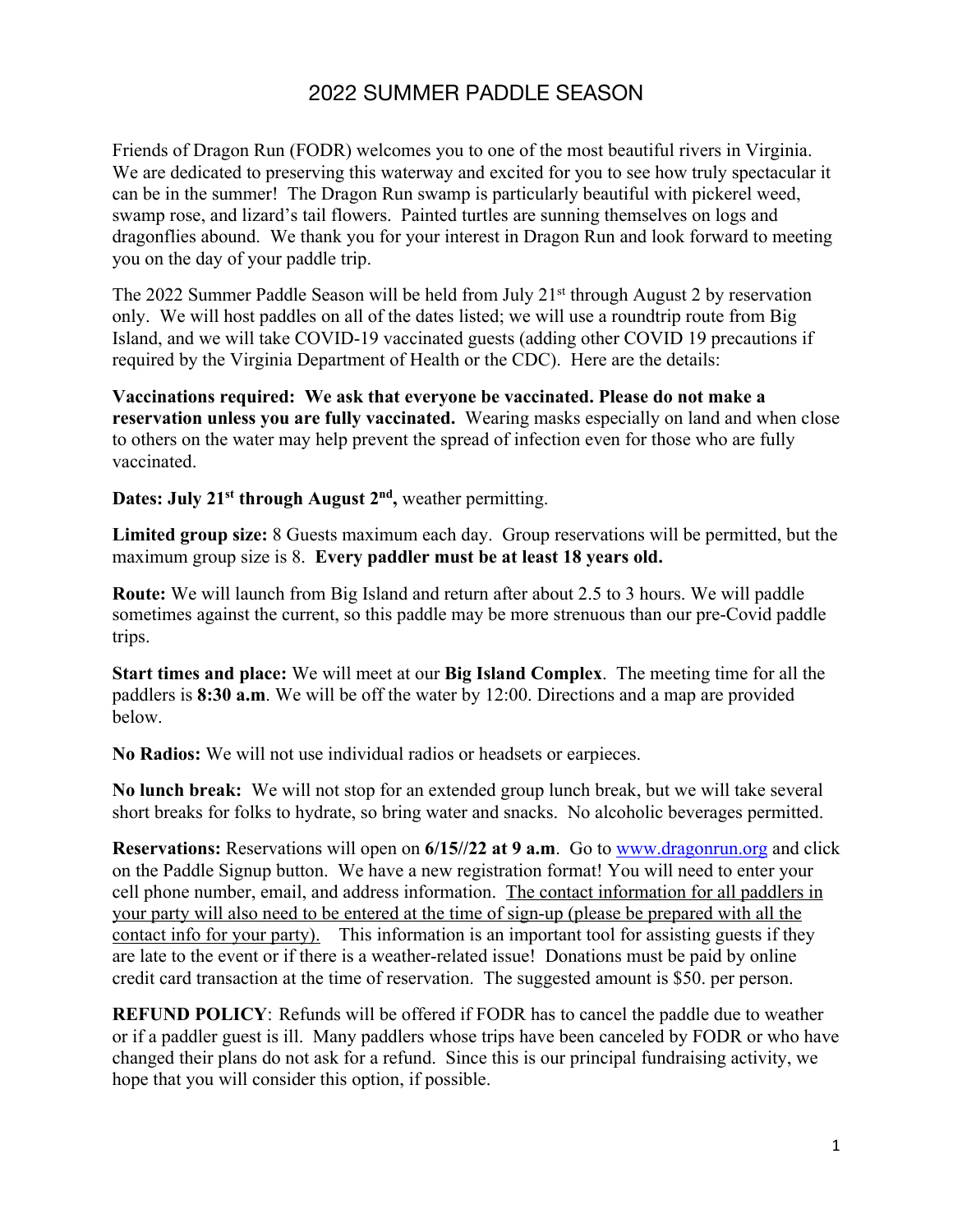If we have to cancel a paddle or make any changes, we will call the phone number that you give us when you make your reservation. We are not always able to arrange rain dates.

IRS requires that a receipt be provided to any donor upon request, and that a contemporaneous receipt be issued at the time of any donation of \$250.00 or more. FODR will provide a receipt if requested, which will disclose that the trip is valued at \$15.00, and that any donation in excess of \$15.00 may be considered a donation to Friends of Dragon Run, a 501c (3) organization. We recommend you consult your tax advisor about tax deductions.

Any time you have questions, you may email PaddleMasterDragonRun $@g$ mail.com.

We provide a kayak for each paddler, a paddle, and a life vest. DO NOT bring your own boat. The kayaks are sturdy 9 or 10-foot flatwater kayaks that are ideally suited for navigating the Dragon's narrow, twisting channels. We will adjust your boat to ensure your comfort.

You may bring your own paddle and life vest. However, your life vest must be a standard Coast-Guard approved PFD, not inflated by a cartridge. **WE REQUIRE LIFE VESTS TO BE WORN AT ALL TIMES WHILE ON THE RIVER. VESTS MUST BE ZIPPED AND/OR BUCKLED AT ALL TIMES WHILE ON THE WATER.**

We will be on the water about 2.5 - 3 hours, depending on water levels and the overall ability of the paddlers. Barring any unforeseen circumstances, trips usually end around 12:00 p.m. It is not wise to schedule other events on the day of the paddle because of the uncertainty of trip length.

Parts of the trip will require paddling upstream against a current. For this reason, they are a bit more strenuous. Spills can and do occur; so be prepared to get wet. Dress for the weather on the day of your paddle. Bring rain gear and/or a jacket if rain is forecast. Layers of clothing might be appropriate if it is breezy or chilly. Please bring drinking water for yourself! Other items to bring along include: paddling gloves, hat, sunscreen, sunglasses, and insect repellent.

There are port-a-johns where we launch and takeout. However, there are NO facilities of any kind along the paddle route. Bring enough food and water for the day. No potable water is available along the route. We will take frequent water and snack breaks; but we will not stop for lunch. Pack your food and water in a small, soft-sided bag that will fit in the kayak – the storage area is only about 12 inches wide. No alcoholic beverages permitted. Secure cameras, binoculars, phone, and other expensive items in waterproof bags that you can tether to the kayak or wear around your neck (waterproof phone and key bags are available for loan at the launch site).

**NOTE:** We strongly recommend that persons with heart problems or other serious medical conditions consider very carefully whether they should make the trip. Remember, we will be in the wilderness. Medical help and transportation are a significant time and miles away. If you have a physical condition that would require treatment while you are on the water, be sure to bring necessary medications and equipment you normally use to treat the condition. If you are allergic to stings, be sure to bring whatever medication you use to counteract a reaction**. Please notify your Crew Leader if you have an existing medical condition that we should know about**.

Although insects are seldom a problem while on the water, it is wise to bring insect repellent. If you are allergic to stings, be sure to bring whatever medication you use to counteract a reaction.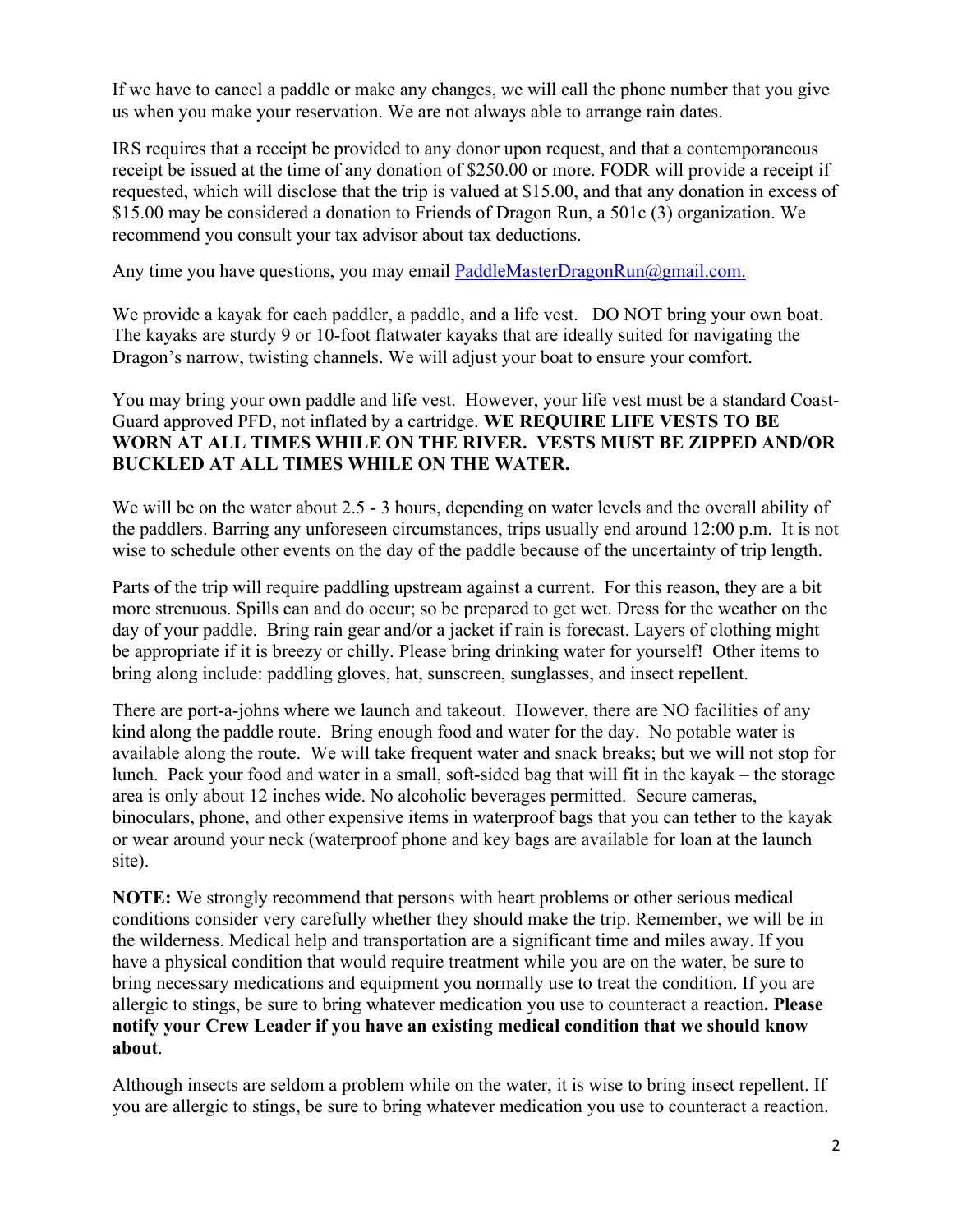What about bad weather? We will definitely cancel in case of thunderstorms or if the river is running too fast or the water level is too low or too high. We usually cannot make the decision to go or not to go until the morning of the paddle. Therefore, it is necessary to provide a telephone number where you can be reached the night before and early on the morning of your paddle. At or before 6:00 a.m., we will notify everyone with an individual reservation or the leader of a group reservation. If you are part of a group trip, be sure to give your group leader your contact information.

If you feel ill on the day of your paddle, stay home! And, if you have to cancel for any reason, **PLEASE LET US KNOW AS SOON AS POSSIBLE!!** That will enable us to fill your seat with someone else.

FODR merchandise will be available for purchase each day after the paddle. We have T-shirts (\$25), long-sleeve t-shirts (\$30), long sleeve solar vapor shirts (\$30), quarter-zip long-sleeve performance t-shirts (\$35), long-sleeve performance hoodies (\$30), hooded sweatshirts (\$35), caps (\$20), and bucket hats (\$15) for sale, with all proceeds benefiting FODR. We will also be selling limited edition prints of Dragon Run by a local artist (\$60 / \$90 framed). We take cash, checks, or credit cards.

This information sheet and the attached Friends of Dragon Run Release Form should be given to everyone in your party. The release form must be filled out and signed (one person for each form) by each participant; don't forget to initial the middle paragraph. Bring it to the launch site on the day of your paddle.

The above information is intended to help you have a safe and happy trip and to enjoy the special wonders of Dragon Run. We look forward to escorting you on this exciting adventure.

### **GENERAL DIRECTIONS to the FODR Meeting Place:**

**We will be Launching from the FODR Big Island Property**. Take-out will be from the same location as the launch. We will have you drive directly to the launch site. **The Launch site is at the end of a one-mile dirt road. Please drive slowly especially if you have a low ground clearance vehicle!** Use the following GPS location: 558 Piedmont Road, Shacklefords, VA to get you onto the dirt road. There will be FODR signs and a FODR Crew member stationed at the transition between the paved and dirt road.

If you have problems with GPS, directions are as follows: Heading North on Route 17: Approximately 6 miles north of the Rt 33 and Rt 198 intersection, turn left onto Farley Park Road (Rt. 603). Travel 4 miles and turn right onto Coldwater Road (Rt. 610). In 3.1 miles continue right onto Piedmont Road (the sign at this intersection says Dabney - this is still Rt. 610). In 0.4 mile, you will exit the paved road onto a dirt road. There is a yellow house off to the right and a sign for "Three C Kennel". Continue straight past the sign on the dirt road that follows the wood line to the launch site.

Heading South on Route 17: Approximately 17 miles south of Tappahannock, turn right onto Brier Swamp Road (Rt 606). Travel 1.6 miles continuing onto Dragon Road. In 1.5 miles, turn right onto Wares Church Road (Rt 602). In 1.7 miles, make a sharp left turn onto Piedmont Road (Rt 610). In 1.1 mile, you will turn left onto a dirt road. There will be an FODR sign and a yellow house off to the left. Follow the dirt road along the wood line to the launch site.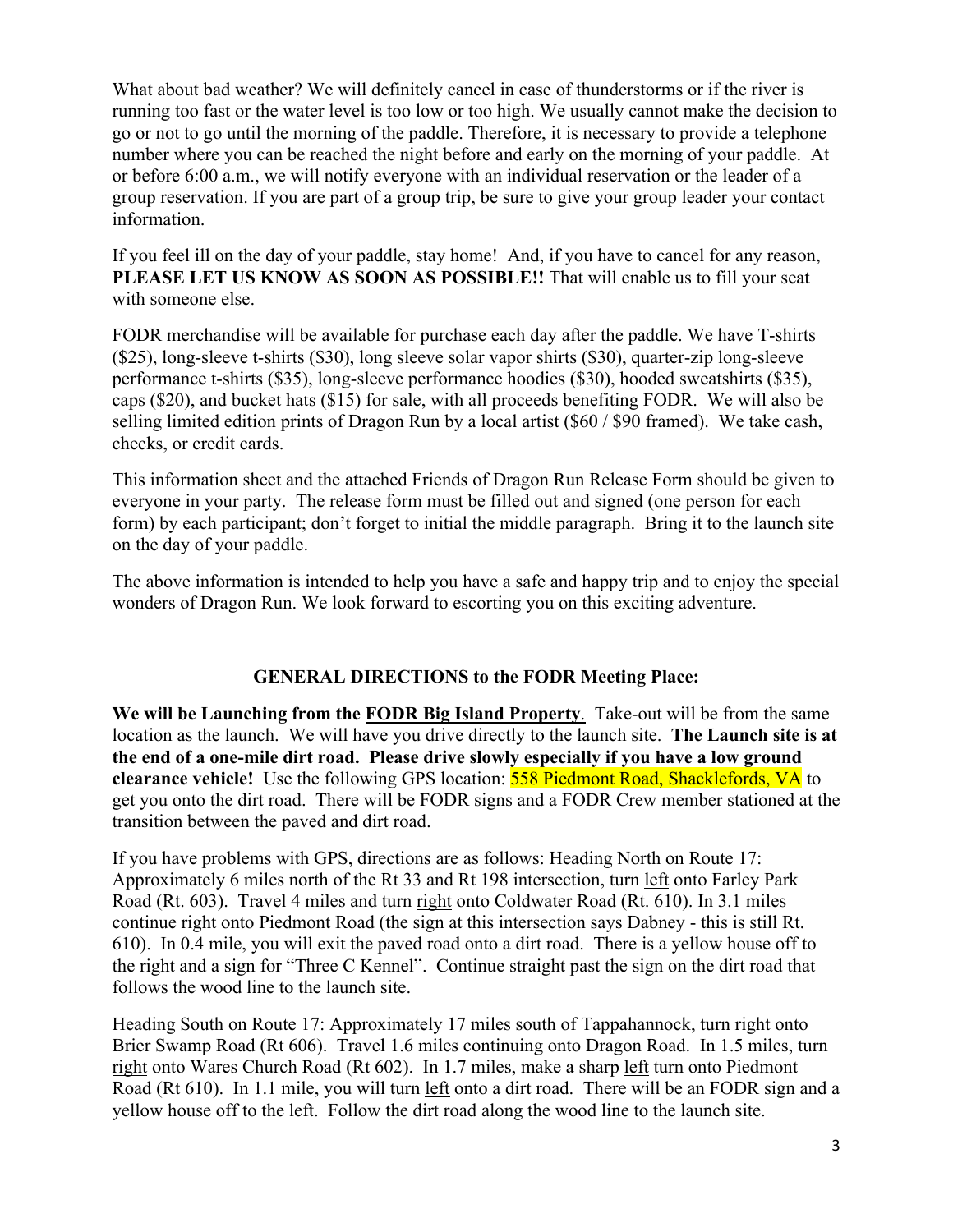Heading from West Point: Travel East on Rt 33 for about 4 miles, turn left onto The Trail (just after the Dragon Run Brewing Co). In 2 miles, turn right onto Elsom Mascot Road (Rt 610) (this becomes Coldwater Road at a stop sign – continue straight). In 8.6 miles continue right onto Piedmont Road (the sign at this intersection says Dabney - this is still Rt. 610). In 0.4 mile, you will exit the paved road onto a dirt road. There is a yellow house off to the right and a sign for "Three C Kennel". Continue straight past the sign on the dirt road that follows the wood line to the launch site.

# **On the day of the paddle, if you get lost, please call our Paddle Masters: Jack Kauffman (267-733-3670) Carol Kauffman (267-733-3667)**